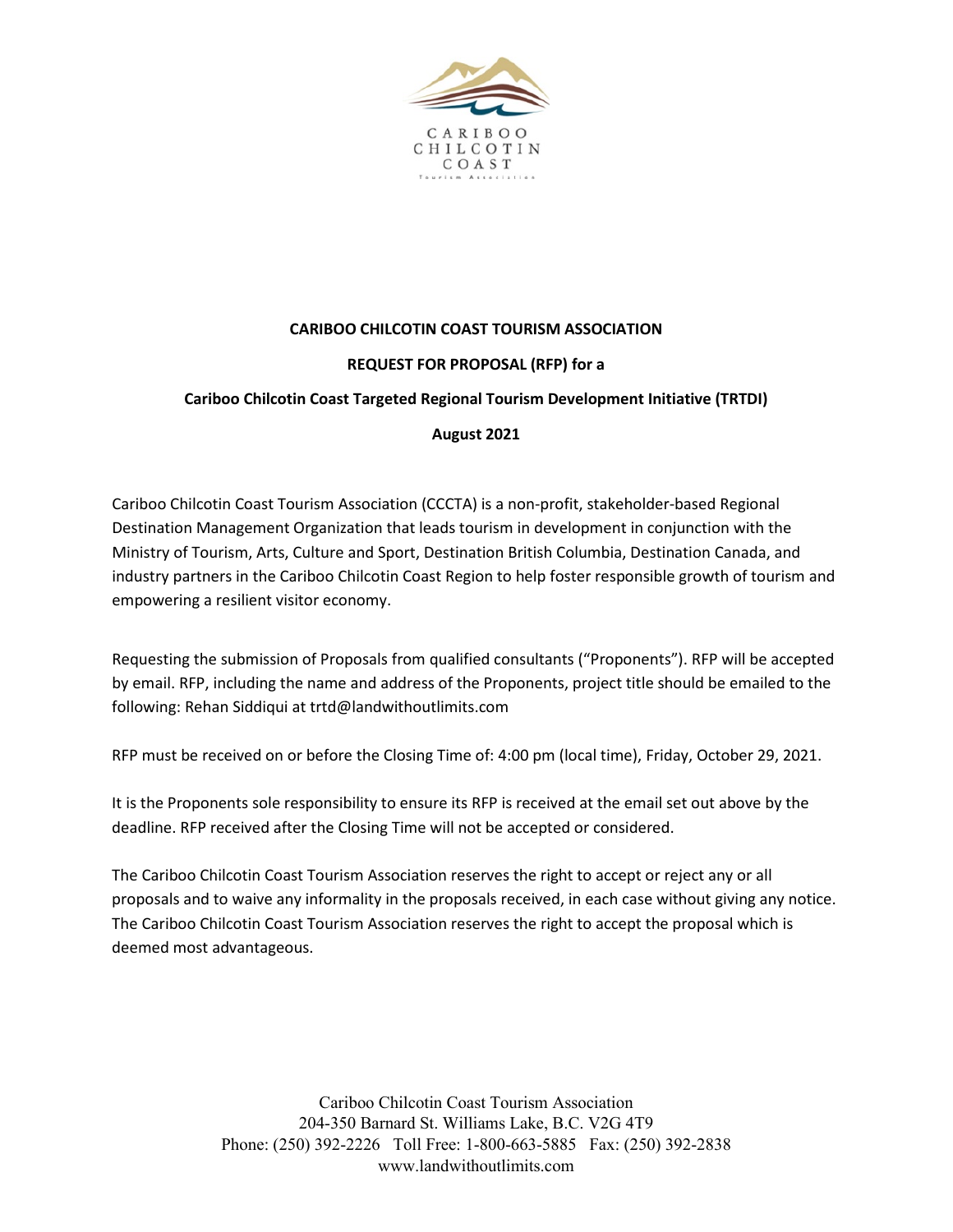

# A. **Project Title:** Targeted Regional Tourism Development Initiative (TRTDI)

Cariboo Chilcotin Coast Tourism Association (CCCTA) is requesting the submission of qualified specialist with proven experience and expertise in **"**Wi-Fi access/emergency phone Kiosk design and construction (installation)".

#### B. **Project Description:**

The design and construction of "Wi-Fi access/emergency phone Kiosk design and construction (installation)" along the Highway 20 corridor (Table 1.) and Gold Rush Trails (Figure. 2), as shared below location would be subject to approval in conjunction with Ministry of Transportation and Infrastructure and Ministry of Forest, Lands, Natural Resource Operations and Rural Development. This project will elevate the tourism destination by providing additional information access points for travellers, increasing the sense of well being and confidence to travel into more rural parts of the region provide a safety communication point for businesses and travellers.

| <b>Proposed Location</b>                                 | <b>Location Address</b>                          |
|----------------------------------------------------------|--------------------------------------------------|
| Alexis Creek Visitor Centre (Highway 20)                 | 7675 Chilcotin-Bella Coola Hwy, Alexis Creek, BC |
|                                                          | VOL1A0                                           |
| <b>Tatla Lake (Highway 20)</b>                           | Pollywog Lake rest area (This is the most        |
|                                                          | preferred by MFLNRORD) as well.                  |
|                                                          | Or at the Graham Inn                             |
| Nimpo Lake (Highway 20)                                  | Chilcotin-Bella Coola Hwy Nimpo Lake, BC VOL     |
|                                                          | 1R <sub>0</sub>                                  |
| Anahim Lake (Highway 20)                                 | 52.467091245012845, -125.31688818058535          |
| At Heckman pass 1524m Top of the hill of                 | Tweedsmuir chain up arear (Top of the Hill)      |
| Tweedsmuir (Highway 20)                                  |                                                  |
| Likely Road (GRT)                                        | Bullion pit or Intersection of Likely Road and   |
|                                                          | Horsefly Likely Forest Services Road             |
|                                                          | (52.61563270493153, -121.60643699025272)         |
| <b>Wells Visitor Info Center (GRT) or nearby parking</b> | 53.0903027283, -121.598681008                    |
| spot                                                     |                                                  |
| <b>Bowron Lake (GRT)</b>                                 | 53.23273893110713, -121.37296143381978           |
| Soda Creek Xatśūll Heritage Village (GRT)                | 52°19'27.53" N 122°16'38.64" W                   |
| Lillooet- Gold Bridge (GRT)                              | Prefer near Terzaghi Dam or Mission Dam          |
|                                                          | (Lillooet) depend upon the space availability    |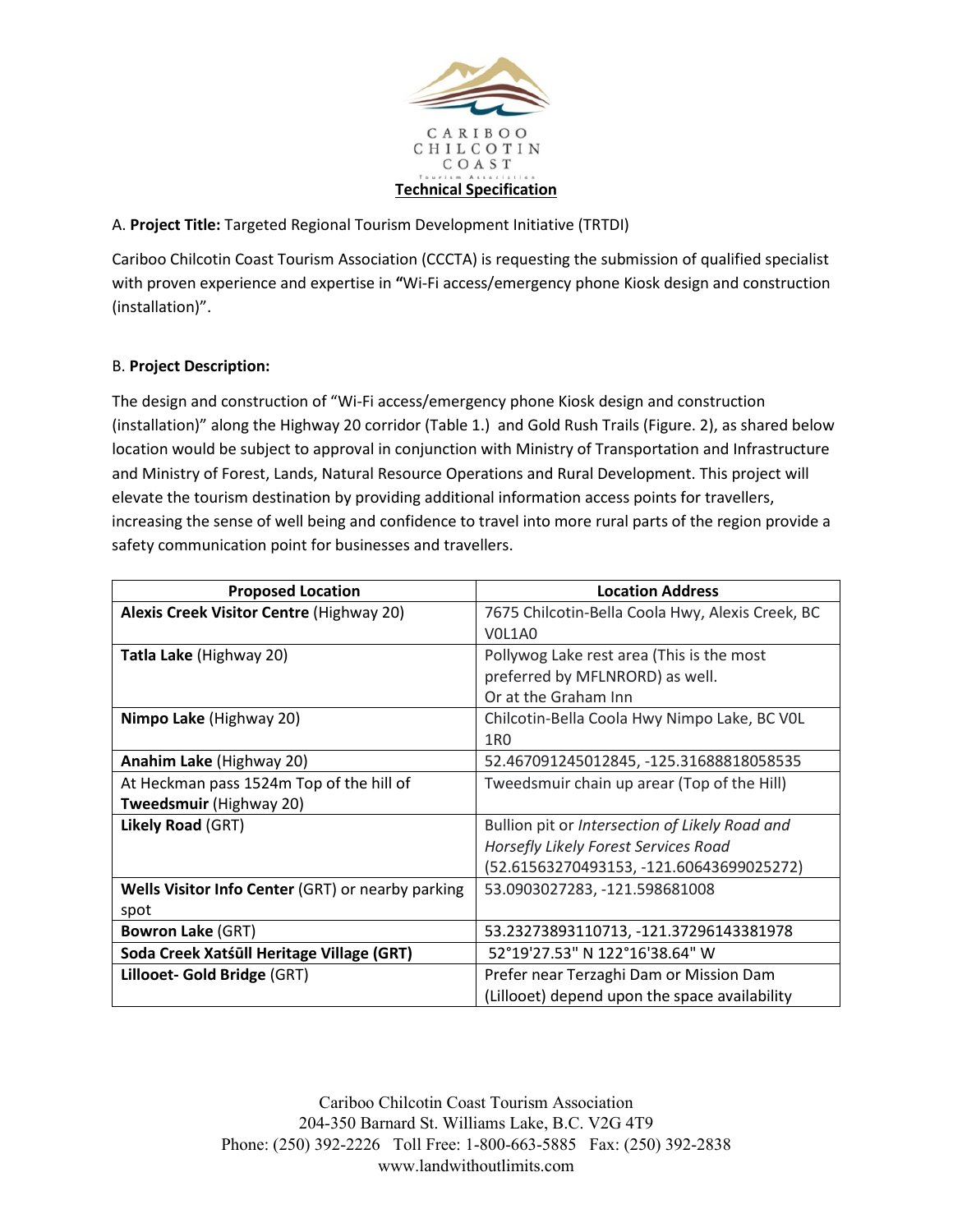





The TRTDI project with Wi-Fi access/emergency phone Kiosk on the Highway 20 and Gold Rush Trail will not only provide for enriched visitor experiences but are important safety features that make travelling the highway safer. This will elevate the tourism destination by providing additional information access points for travellers, increasing the sense of well being and confidence to travel into more rural parts of the region, allow social sharing to occur and provide a safety communication point for businesses and travellers.

> Cariboo Chilcotin Coast Tourism Association 204-350 Barnard St. Williams Lake, B.C. V2G 4T9 Phone: (250) 392-2226 Toll Free: 1-800-663-5885 Fax: (250) 392-2838 www.landwithoutlimits.com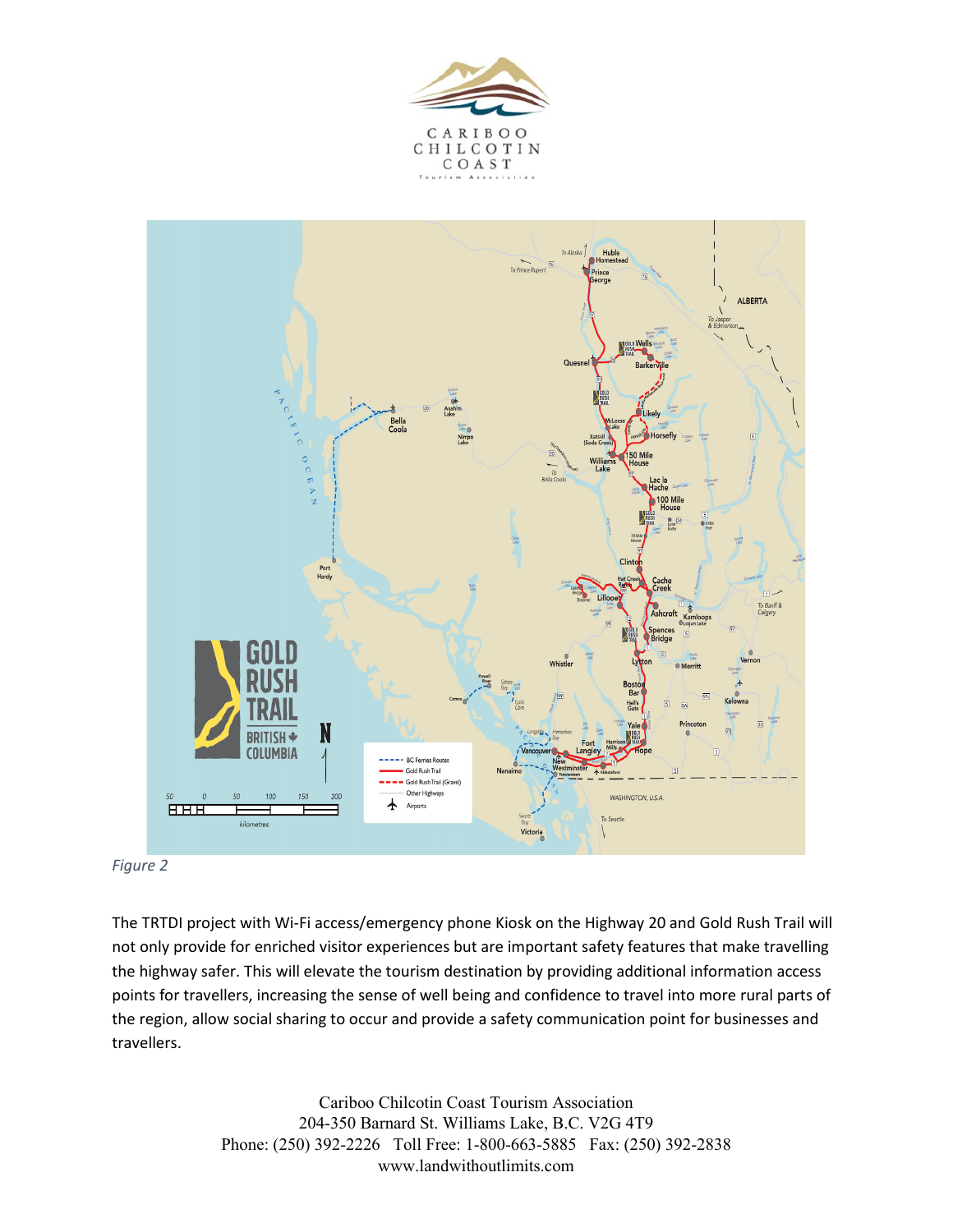

# C. **Scope of Work**

The Kiosk should feature a networked screen that will allow visitor or emergency information to be broadcasted across the corridor as needed. The project includes design and construction of the Kiosks along with Wi-Fi hotspot and emergency line setup, networking along with necessary constructing and running the project.

# Ministry specification for Kiosk: - **https://www2.gov.bc.ca/assets/gov/sports-recreation-arts-andculture/outdoor-recreation/camping-and-hiking/rec-sites-and-trails/structuredrawings/sign\_kiosk\_lrg\_8x4\_metal\_roof.pd**f

Kiosk must have the provision for the

- Map Displays
- Information Signs
- Intercom Device
- Notices and Articles
- LED/Neon Name Board.
- LED Display.

#### D. **Expected Outputs**

a) It is projected to build 7 to 11 Kiosks. However, the number will depend on the over all expenditure. b) Based on the results of the pilot project the number of Kiosks and delivery dates will be agreed additionally.

# E. **Institutional Arrangement**

a) TRTDI Project manager will directly supervise the contractor, and to whom the contractor will be directly responsible to, reporting to, seeking approval/acceptance of project output from.

b) The Contractor should report on progress of approved activities: design, construction/assembling and installation and necessary government permits if required.

# F**. Submission of RFP**

All quotes should contain sufficient information to demonstrate to the Cariboo Chilcotin Coast that the Proponents is qualified to provide the specified series within the identified timeline at the most suitablecost. The Proponents experience in providing design and construction services to not-for-profits, municipalities, and local government shall be given preference.

> Cariboo Chilcotin Coast Tourism Association 204-350 Barnard St. Williams Lake, B.C. V2G 4T9 Phone: (250) 392-2226 Toll Free: 1-800-663-5885 Fax: (250) 392-2838 www.landwithoutlimits.com